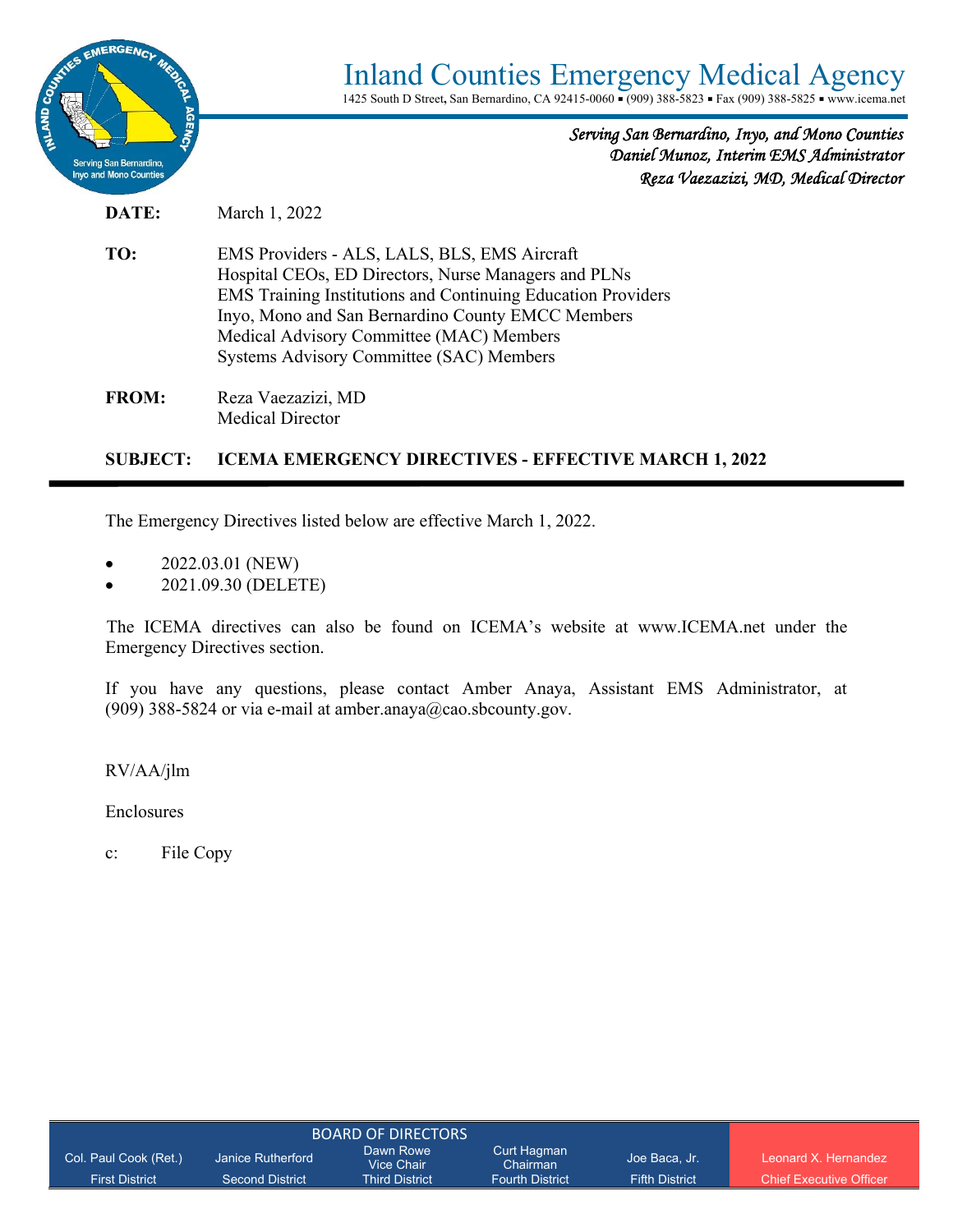

1425 South D Street**,** San Bernardino, CA 92415-0060 (909) 388-5823 Fax (909) 388-5825 www.icema.net

*Serving San Bernardino, Inyo, and Mono Counties Daniel Munoz, Interim EMS Administrator Reza Vaezazizi, MD, Medical Director* 

> Effective Date: March 1, 2022 Supersedes: #2021.09.30

### **ICEMA EMERGENCY DIRECTIVE #2022.03.01**

WHEREAS, despite sustained efforts, the long-term impacts of the COVID-19 pandemic continue to put a strain on the Emergency Medical Services (EMS) System in San Bernardino County; and

WHEREAS, paramedic staffing shortages resulting from delayed training programs due to pandemic restrictions continue to be an ongoing challenge; and

WHEREAS, the above described impacts created a condition of extreme risk to the EMS System impacting EMS resources and the safety of persons within the territorial limits of San Bernardino County, which conditions are likely to be beyond the control of the services, personnel, equipment, and facilities of individual EMS providers in San Bernardino County, and require the combined resources of First Responder agencies and transport providers to maximize the number of available resources in order to maintain the ability to meet response needs.

#### **IT IS HERBY DIRECTED THAT:**

- 1. Implementation will span across all Operational Areas within San Bernardino County.
	- a. Response plans may or may not have a transport provider assigned to the initial dispatch.
- 2. Dispatch Centers may send the closest most appropriate ICEMA approved ambulance without concern for jurisdictional boundaries.
	- a. Non-ambulance alternate transport vehicles may be utilized if:
		- (1) Dispatch Centers are unable to fill the incident request with an ALS ambulance, an assistance by hire ALS ambulance, or a BLS ambulance.
		- (2) On scene crew has a critical patient where an ambulance in unavailable, has no ETA, or an extended ETA.
- 3. Consideration may be given to rescind or modify this directive if:
	- a. Restoration of adequate staffing levels.
- 4. This directive will expire with the termination of the Local EMS System Emergency.